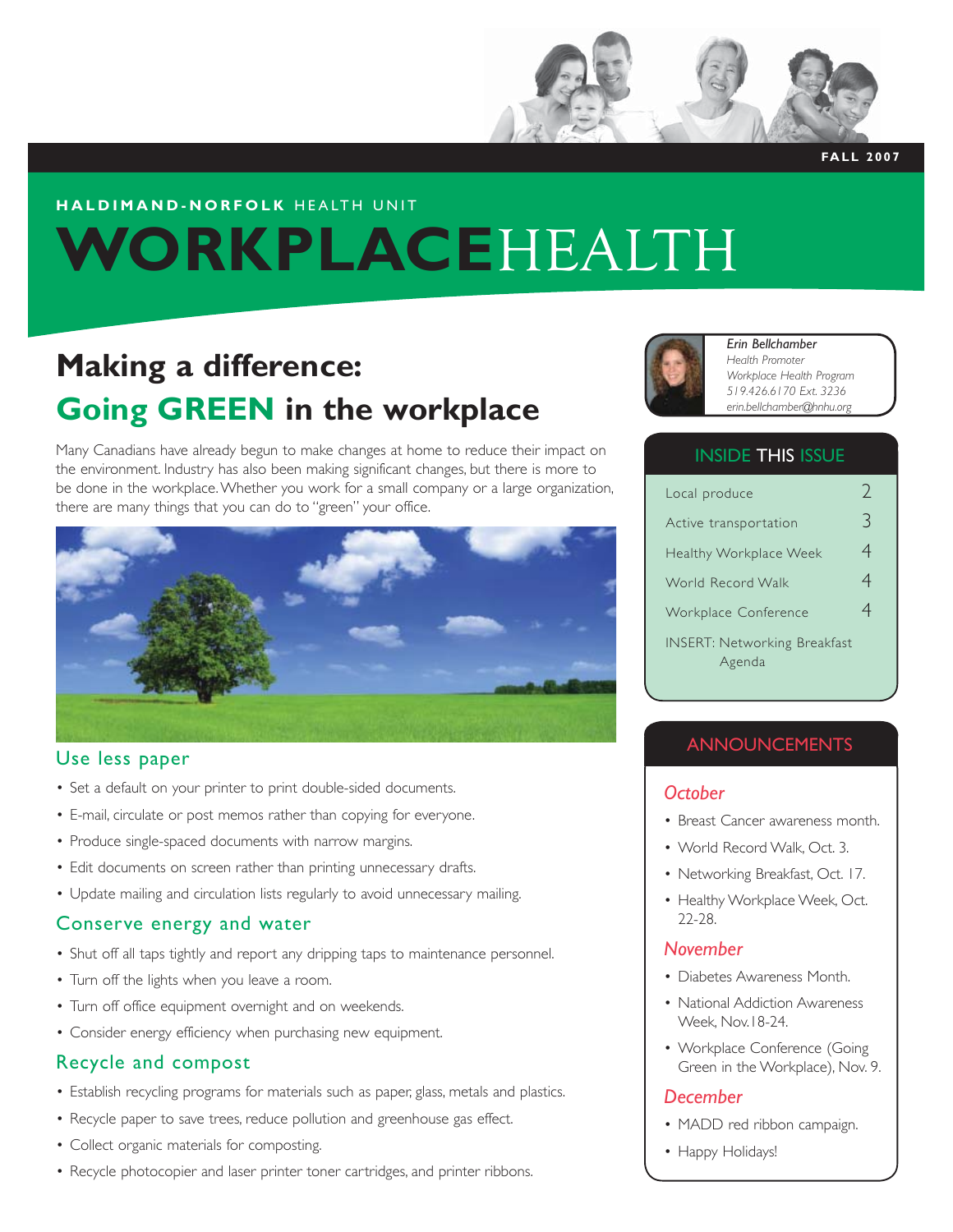Green attitudes

no longer need.

letin board.

• Support green initiatives in your office.

## Choose re-useable

- Bring your lunch in reusable containers.
- Use reusable mugs, plates and cutlery in your lunch room.
- Re-use file folders and envelopes (by placing a label over the old address).
- Buy re-usable coffee filters and purchase coffee, cream and sugar in bulk.

# **Hosting a Meeting? Make it Green.**

Consider the following suggestions when planning a meeting at your workplace:



## Make green choices

- Serve beverages in recyclable or reusable containers.
- Serve cream/milk in bulk containers (pitchers or cartons).
- Use metal spoons or wooden stir sticks.
- Request unpackaged/fresh snacks.
- Use plates, bowls or cutlery that is reusable.
- Provide separate containers for recyclables, organics and waste.



## Reduce paper usage

- Send notices out by email.
- Print all meeting, workshop or conference materials on both sides.
- Offer phone or email registration.
- Use dry-erase boards instead of flipcharts.
- Use overheads or slides instead of hand-• outs.
- Use reusable name tags.
- Arrange for well-marked and conve-• niently located recycling bins for paper.



## Travel tips

• Set up a "re-use" area in your workplace for office supplies you

Create, read, and post environmental notices on the office bul-•

- Use conference calls for meetings.
- Car pool to training courses, meetings and information sessions.



## **LOCAL PRODUCE:** *What's in it for you?*

## Local produce

Buying local is good for you and the environment. Why? Trucks carrying fruits and vegetables travel shorter distances, thereby releasing less toxic gases. This protects our environment by:

- Reducing greenhouse gases.
- Producing less air pollution.
- Reducing global warming.
- Reducing risk of health problems.
- Supporting your local economy.
- Promoting freshness.
- Providing a great way to meet and interact with others in your community.

## Supporting local farmers

Norfolk County has launched a buy local agriculture campaign complete with signs labelled, "Direct from Norfolk County." Local fresh fruits and vegetables are easy to find at farmers' markets, roadside stands, pick-your-own sites and at your local grocery stores throughout Haldimand and Norfolk counties.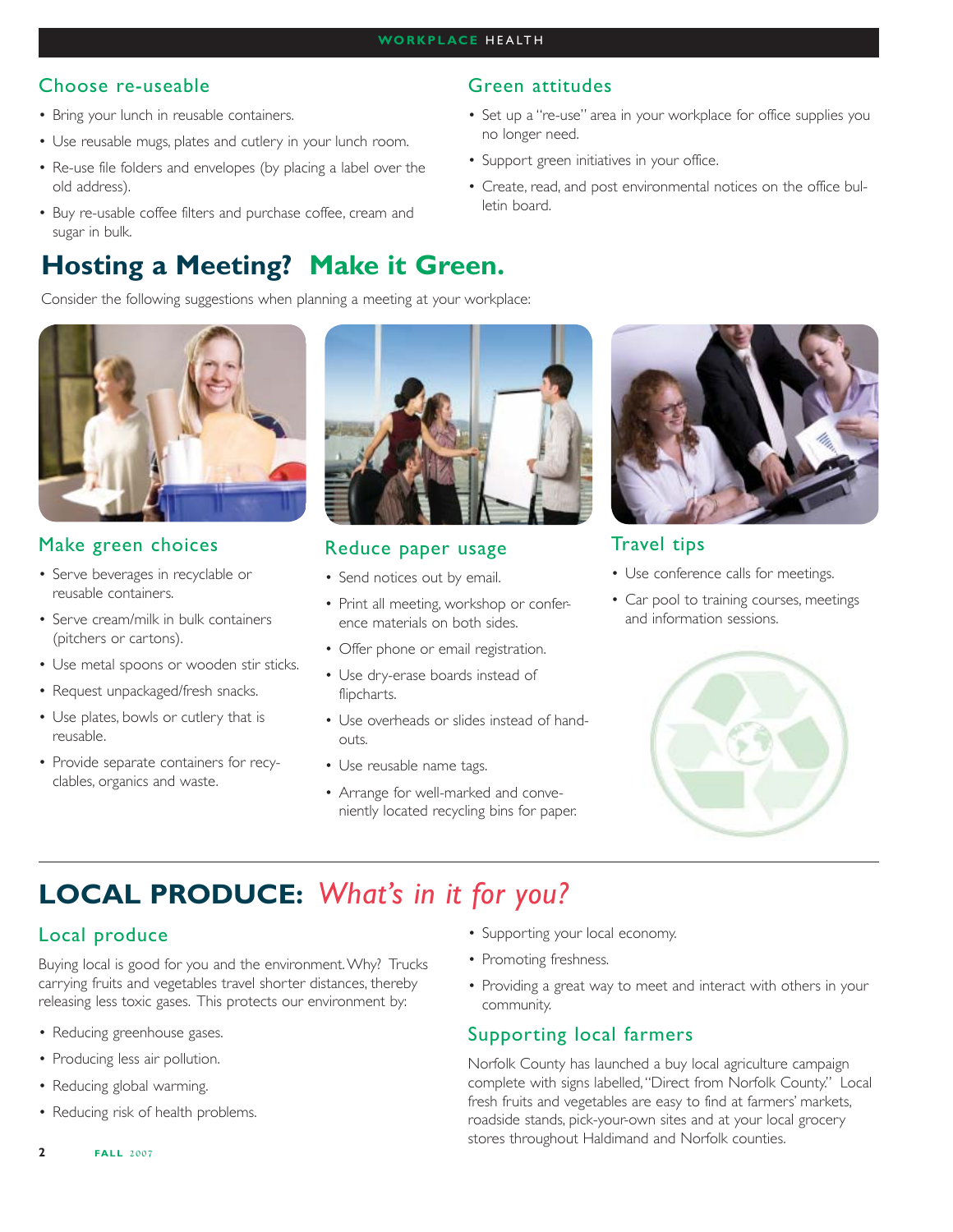#### **WORKPLACE** HEALTH

#### **Tips on how to clean fresh fruits and vegetables:**

- Wash produce thoroughly with cool, running water (even those with a peel or skin).
- Remove the outer leaves on leafy vegetables.
- Use a brush to clean vegetables such as broccoli and potatoes.
- Wash hands for at least 20 seconds before preparing fresh produce.
- Use different utensils for preparing pro-• duce and other foods items.
- Wash cutting board with warm, soapy water after each use.



## Want more information?

- www.foodsafetynetwork.ca
- www.inspection.gc.ca
- www.norfolktourism.ca/contribute/ adventures/adventures.aspx

# Active Transportation

## What is it?

Active transportation means human-powered transportation. It means leaving the car at home for short distances and combining modes of transportation such as walking and taking public transit.

Active transportation can take you to work, school, shopping, to visit friends and to run errands. Choose a form that works for you in your community: walk, bicycle, wheelchair, inline skate or ice skate.

## What's it good for?

HEALTH . . . Six out of 10 Canadians do not get enough physical activity. Walking short distances to the places you have to go anyway can add activity to your day. Daily physical activity reduces stress and your risk of heart disease, some cancers, osteoporosis and type 2 diabetes.

**ENVIRONMENT** . . . Active transportation keeps our air clean by improving air quality and reducing greenhouse gas emissions.

**SAFETY** ... More people walking means more eyes on the streets and this helps to cut crime. Active transportation means fewer people are driving, which cuts down traffic congestion and reduces the number of car crashes.

## What can workplaces do?

Workplaces can:

- Provide a safe place for bicycle storage.
- Provide shower and change room facilities.
- Post signs to prompt employees to take the stairs instead of the elevator.
- Offer safety courses for employees choosing active transportation.

## Want more information?

- Go for Green The Active Living and Environment Program www.goforgreen.ca
- Walkinginfo.org Pedestrian and Bicycling Information Centre www.walkinginfo.org
- walkON A Central West Ontario project supporting walkable communities www.walkon.ca